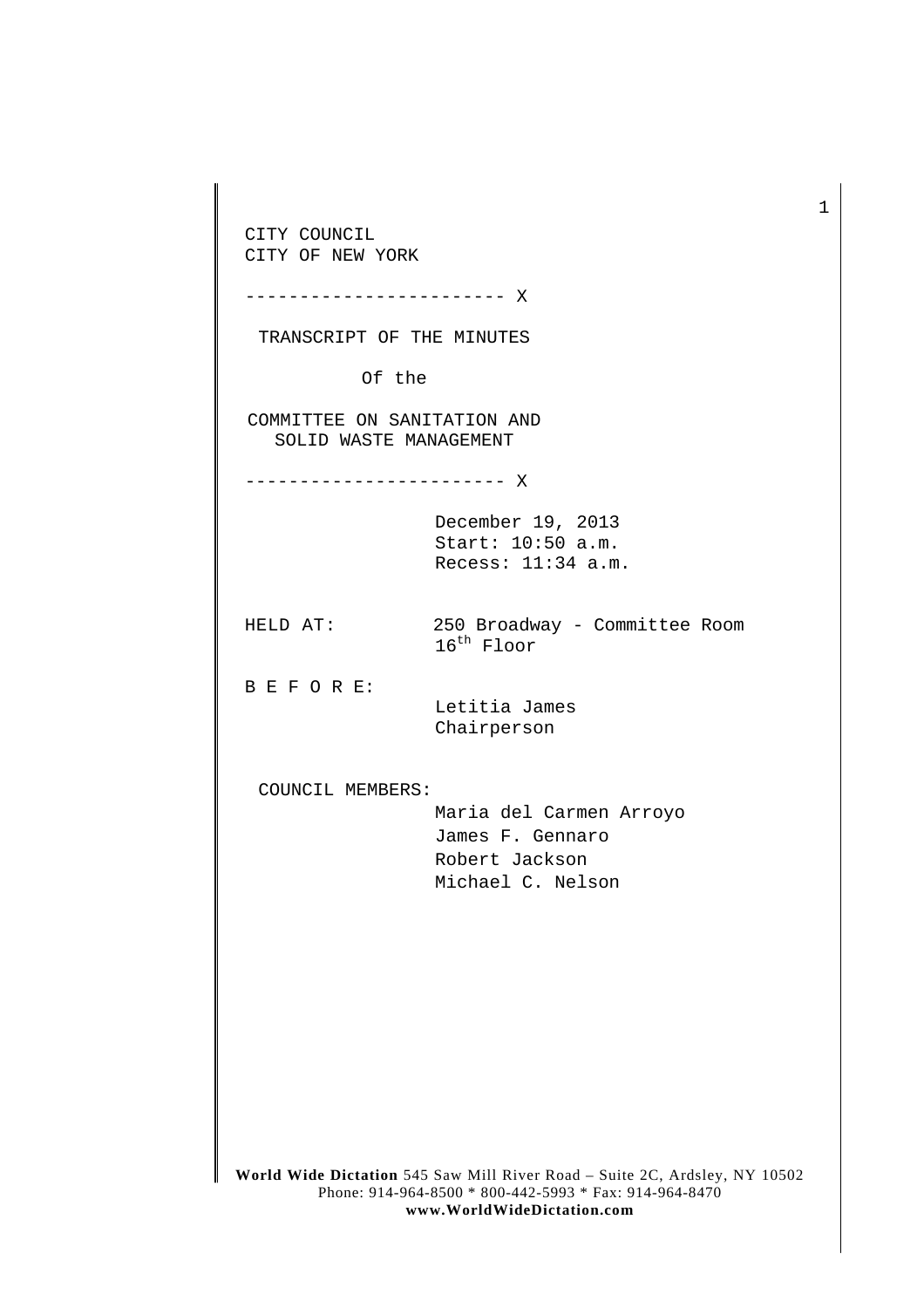| $\mathbf{1}$   | $\overline{2}$<br>COMMITTEE ON SANITATION & SOLID WASTE MANAGEMENT |
|----------------|--------------------------------------------------------------------|
| $\overline{2}$ | CHAIRPERSON JAMES: Good morning                                    |
| 3              | everyone and welcome to the hearing of the                         |
| $\overline{4}$ | Committee on Sanitation and Solid Waste                            |
| 5              | Management. My name is Letitia James and I am                      |
| 6              | the Chair of this committee and today's the                        |
| 7              | very last day that I will serve in that role.                      |
| 8              | We will begin--we will be going out with a                         |
| 9              | bang, voting on two of the most significant                        |
| 10             | bills we've had in this committee in my time as                    |
| 11             | Chair. It's unfortunate, I wanted to hold a                        |
| 12             | hearing on plastic bags, but time ran out.                         |
| 13             | Hopefully in my next role we will be convening                     |
| 14             | a hearing on that with the next chair of this                      |
| 15             | committee. The first bill that we will be                          |
| 16             | voting on is proposed Intro 1060A regarding                        |
| 17             | expanded polystyrene foam and sponsored by                         |
| 18             | Council Member Lou Fidler and myself. The bill                     |
| 19             | would call on the Department of Sanitation to                      |
| 20             | determine the recyclability of foam within the                     |
| 21             | existing DASNY infrastructure. If the material                     |
| 22             | is deemed to be recyclable, then the                               |
| 23             | Commissioner must designate it and include it                      |
| 24             | in our residential recycling program. If the                       |
| 25             | Commissioner determines that it's not                              |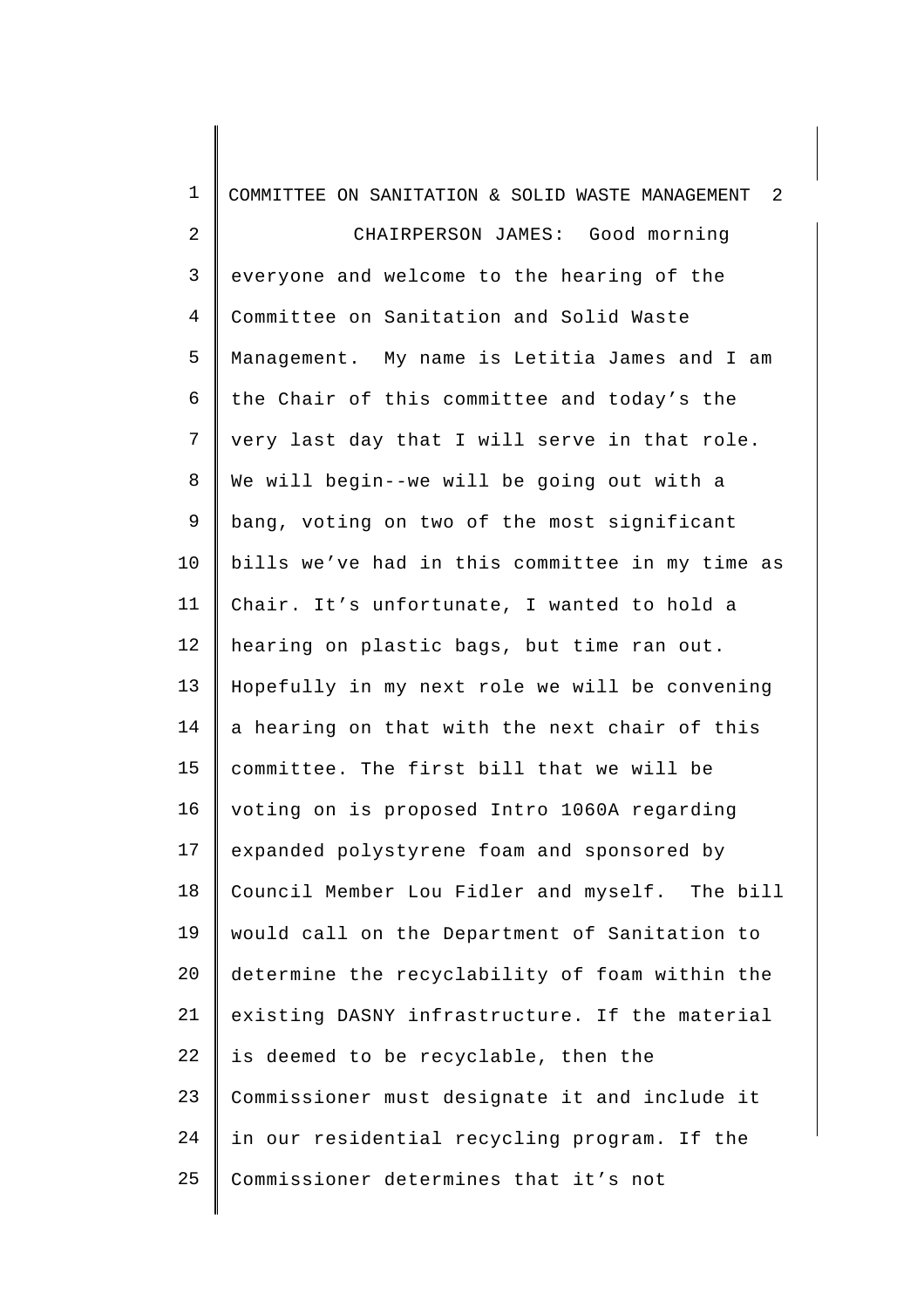| $\mathbf 1$    | $\overline{\mathbf{3}}$<br>COMMITTEE ON SANITATION & SOLID WASTE MANAGEMENT |
|----------------|-----------------------------------------------------------------------------|
| $\overline{2}$ | recyclable, then the material will be banned                                |
| 3              | from food service establishments in other                                   |
| $\overline{4}$ | locations. Several notable changes have been                                |
| 5              | made to this bill since this committee last                                 |
| 6              | heard it including a hardship exemption which I                             |
| $\overline{7}$ | argued for for small businesses and non-profits                             |
| 8              | and a six month grace period before tickets can                             |
| 9              | be issued. I'd like to commend the hard work of                             |
| 10             | my colleague Council Member Lou Fidler and his                              |
| 11             | staff on this bill along with several of my                                 |
| 12             | committee colleagues, whose input on the bill                               |
| 13             | was instrumental in improving the legislation.                              |
| 14             | The second bill, Proposed Intro 1162 is                                     |
| 15             | sponsored by myself and in conjunction with the                             |
| 16             | Mayor, and this bill establishes a commercial                               |
| 17             | composting program for large restaurants or                                 |
| 18             | grocery stores, caterers and other food related                             |
| 19             | establishments beginning July 1 <sup>st</sup> , 2015. The                   |
| 20             | Commissioner will be required to regularly                                  |
| 21             | determine the amount of composting capacity                                 |
| 22             | with 100 miles of the City and to require                                   |
| 23             | composting at large food generators,                                        |
| 24             | commensurate with the available composting                                  |
| 25             | capacity. This bill also includes a six month                               |
|                |                                                                             |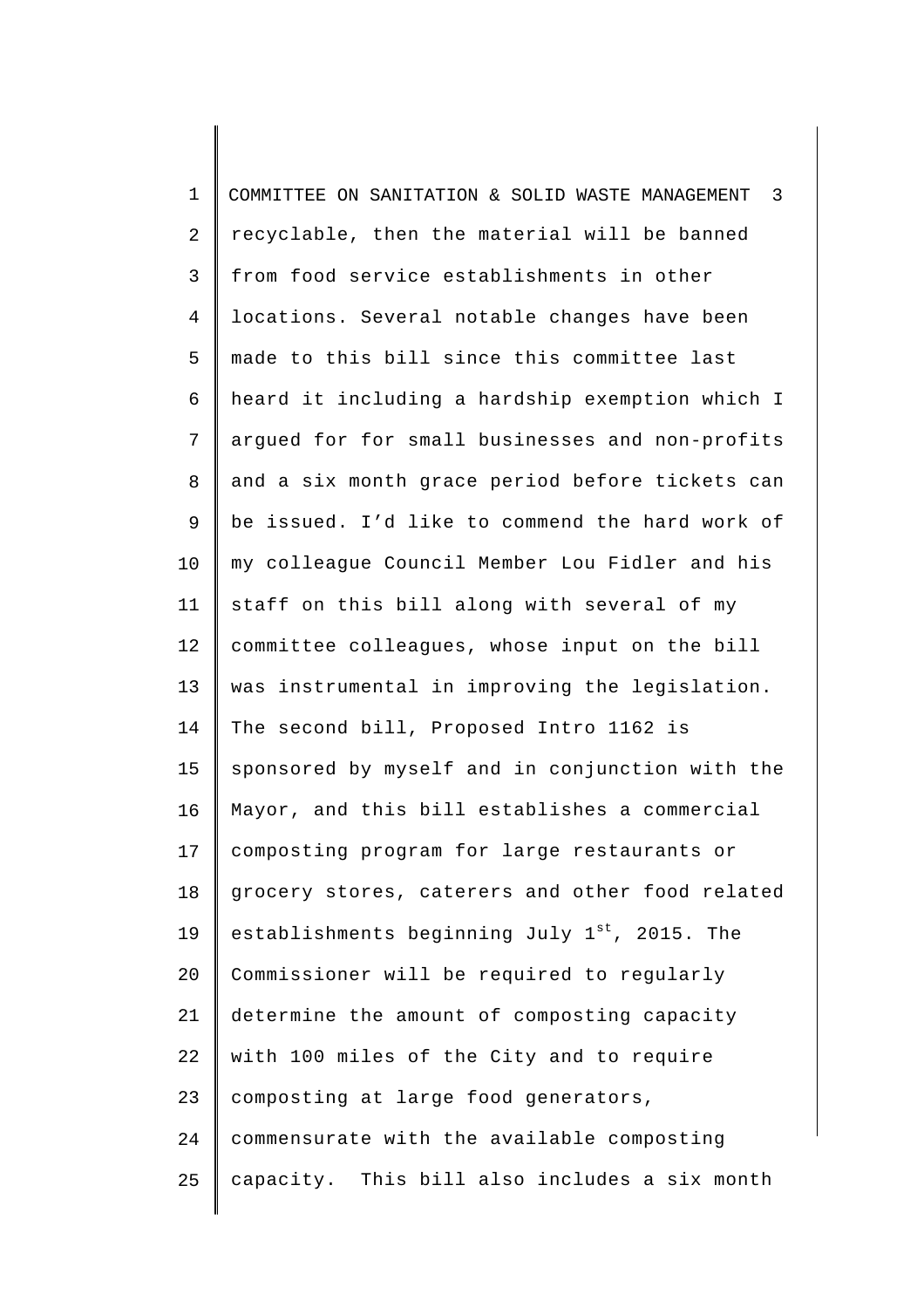| $\mathbf{1}$ | COMMITTEE ON SANITATION & SOLID WASTE MANAGEMENT 4 |
|--------------|----------------------------------------------------|
| 2            | grace period. Again, time ran out. I wanted to     |
| 3            | hold a hearing with regards to our community       |
| 4            | gardens and small compost organizations            |
| 5            | throughout the City of New York, and this is       |
| 6            | another issue that we will pursue in my next       |
| 7            | life. Both of these bills serve as important       |
| 8            | and meaningful ways to improve our cities both     |
| $\mathsf 9$  | environmentally and economically and I urge my     |
| 10           | colleagues to vote yes on both bills. Before I     |
| 11           | turn the floor over to the Council Clerk for       |
| 12           | our vote, I'd like to take this opportunity to     |
| 13           | thank my colleagues on the Committee. In their     |
| 14           | absence, Council Member Arroyo and Gennaro, and    |
| 15           | the individuals who are here Council Member        |
| 16           | Jackson and Council Member Nelson, and             |
| 17           | Commission John Doherty at the Department of       |
| 18           | Sanitation and his wonderful and capable staff,    |
| 19           | including Bob Orlin, Andrea Ciccone, Madeline      |
| 20           | Legori [phonetic], and Ellen Cooper. I'd also      |
| 21           | like to thank all of my advocates, all of the      |
| 22           | advocates and stake holders who have               |
| 23           | contributed in meaningful ways to the work of      |
| 24           | this committee and helped me and my staff to       |
| 25           | help understand the important issues related to    |
|              |                                                    |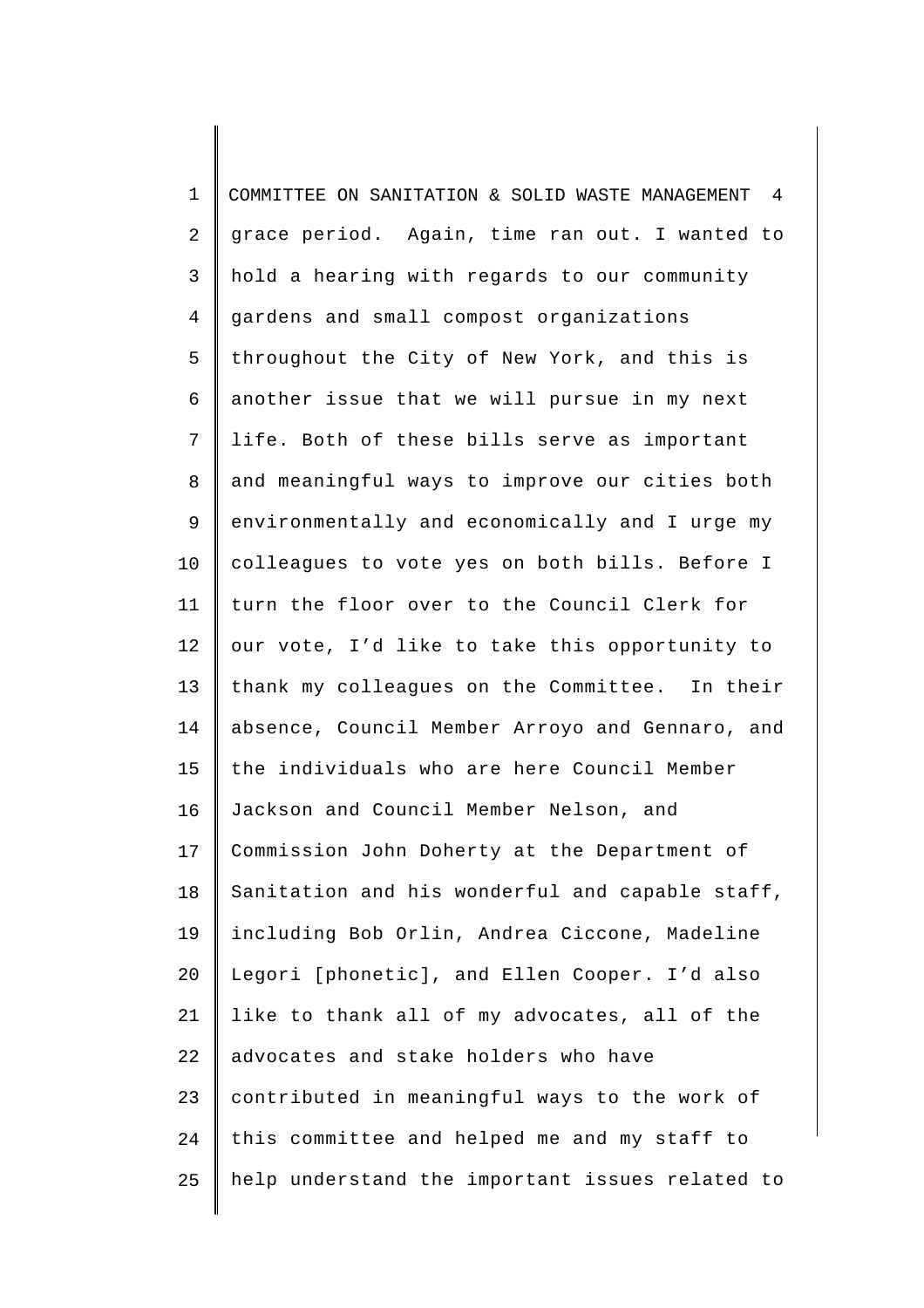1 2 3 4 5 6 7 8 9 10 11 12 13 14 15 16 17 18 19 20 21 22 23 24 25 COMMITTEE ON SANITATION & SOLID WASTE MANAGEMENT 5 this committee. Now, with nothing further, I'd like to turn the floor over to the Council Clerk for the vote. COUNCIL MEMBER JACKSON: Madam Chair, may I be--speak on before vote is taken? CHAIRPERSON JAMES: Yes. COUNCIL MEMBER JACKSON: Thank you. First, let me thank you for being the Chair of the Sanitation and Solid Waste Committee in this term of office. I think you've done an excellent job as a Chair. I mean, even before that as the Chair of the Contracts Committee, and we look forward to your continuous advocacy on behalf of the people of the City of New York in your new role as of January 1, as a public advocate of the City of New York. I look forward to working with you, but more specifically, regarding proposed Intro number 1060A, I understand that some changes were made to the bill, in which at this point in time, I can accept, understanding the issues and concerns that I had in the beginning was one, the impact on small businesses. I visited several small businesses in my community and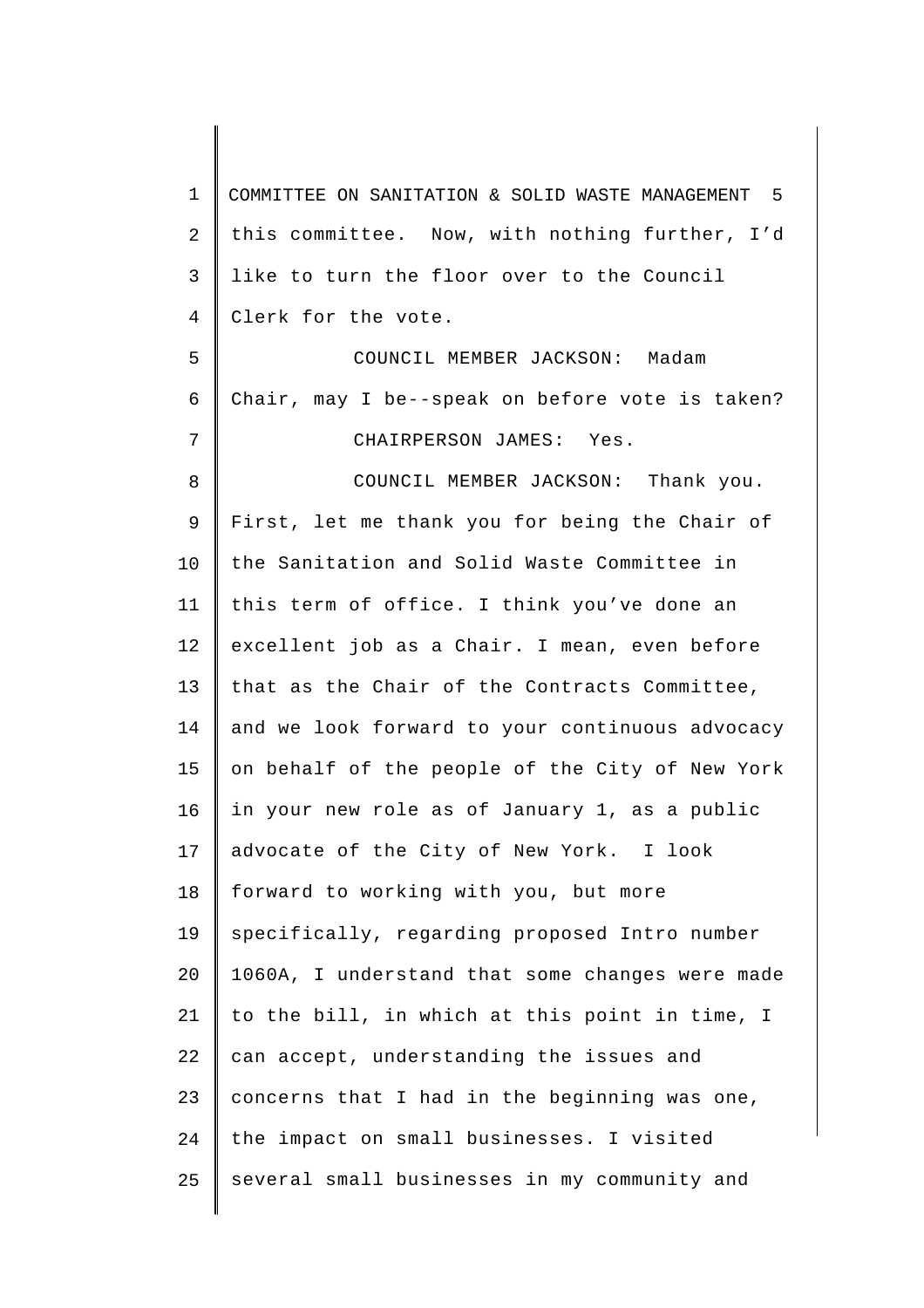1 2 3 4 5 6 7 8 9 10 11 12 13 14 15 16 17 18 19 20 21 22 23 24 25 COMMITTEE ON SANITATION & SOLID WASTE MANAGEMENT 6 heard from business owners as to the negative impact this would have on their businesses regarding cost factors. Number two, the whole issue of recycling these products that they were recyclable, and as you know, Madam Chair, you may have been at the Black, Latino and Asian Caucus meeting where we heard from both sides on this particular matter way before the hearing was held, and I'm very, very clear in my mind that the items that we are going to ban if they're not deemed recyclable. They are recyclable, and in fact, the representative from the industry, more specifically DART, had indicated that not only the polystyrene, but also all of the other plastic containers that are currently going into the waste stream would be recycled if in fact this particular bill had not gone forward, and a bill that was sponsored by my colleague Diana Reyna and myself. The bottom line is this, that we are moving forward on this particular bill, and I hope from a realistic point of view and an honest point of view and a honest point of view, that whoever the Sanitation Commissioner is give this bill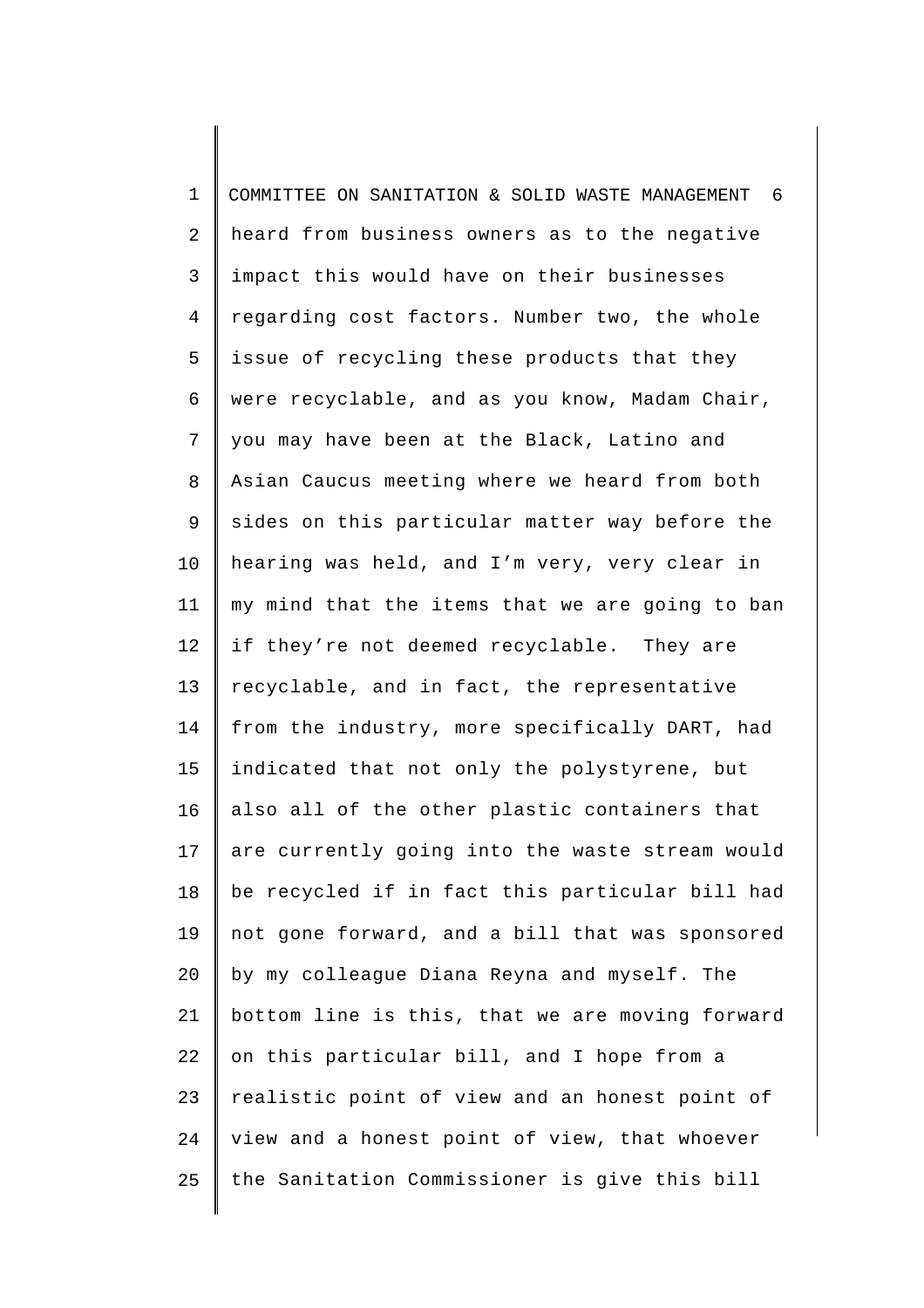1 2 3 4 5 6 7 8 9 10 COMMITTEE ON SANITATION & SOLID WASTE MANAGEMENT 7 the aspects of it to try to recycle them, an honest shot and no bs. Sometimes people will say one thing and do another, and I just want to be honest and sincere in my commitment to moving forward to improve our city and to recycle as many things as possible that we possibly can. So with that, I thank you Madam Chair for bringing us together in moving forward.

11 12 13 14 15 16 17 18 19 20 21 22 23 24 CHAIRPERSON JAMES: Thank you, Council Member Jackson. Thank you for your leadership. Thank you for approving those amendments that I put forth and others, and thank you for your support of the bill that has been sponsored by Council Member Lou Fidler and James, and thank you for your comments, your kind comments with respect to my new role in the coming year. Mr. Clerk, please read the roll. COUNCIL CLERK: Kevin Penn, Committee Clerk, roll call on the Committee on Sanitation and Solid Waste Management, Intro's 1060A, 1162A, Reso 2058, and pre-considered

25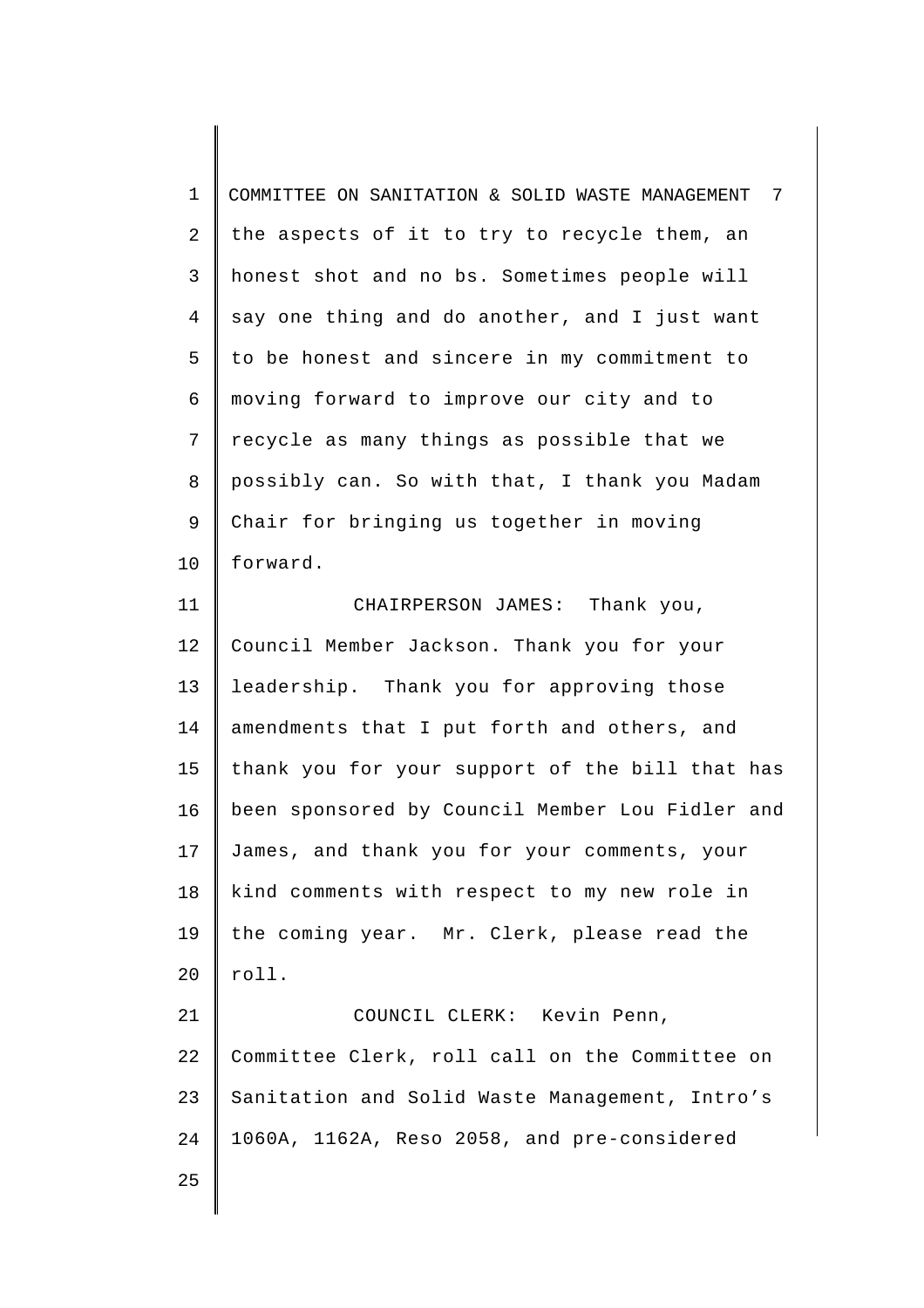1 2 3 COMMITTEE ON SANITATION & SOLID WASTE MANAGEMENT 8 Reso Environmental Assessment. Council Member James?

4 5 6 7 8 9 10 11 12 13 14 15 16 17 18 19 20 21 22 23 24 25 CHAIRPERSON JAMES: Let me just say I was remiss in not thanking the staff for this committee. I've had the best staff and far superior to any other staff member of any other committee in the entire City Council. That's Jared Hover [phonetic]. Let's give a round of applause to Jared Hover. Yay. [applause] He has been accessible, light-hearted, and serious and I just truly want to thank him. I also want to thank Daniel Avery. Where's Daniel? Yay. [applause] Whenever there were moments of contention, you could always rely upon Daniel for a joke. And of course, the lovely Kate Sealy-Kirk [phonetic] who--what's your married name? Okay, Sealy-Kirk. She's--everyone congratulate her. She just married. Congratulations on your nuptials and thank you for all that you've done for this committee, and on that, I vote aye. COUNCIL CLERK: Nelson? COUNCIL MEMBER NELSON: I'd also like to say, congratulate the Chair. She's been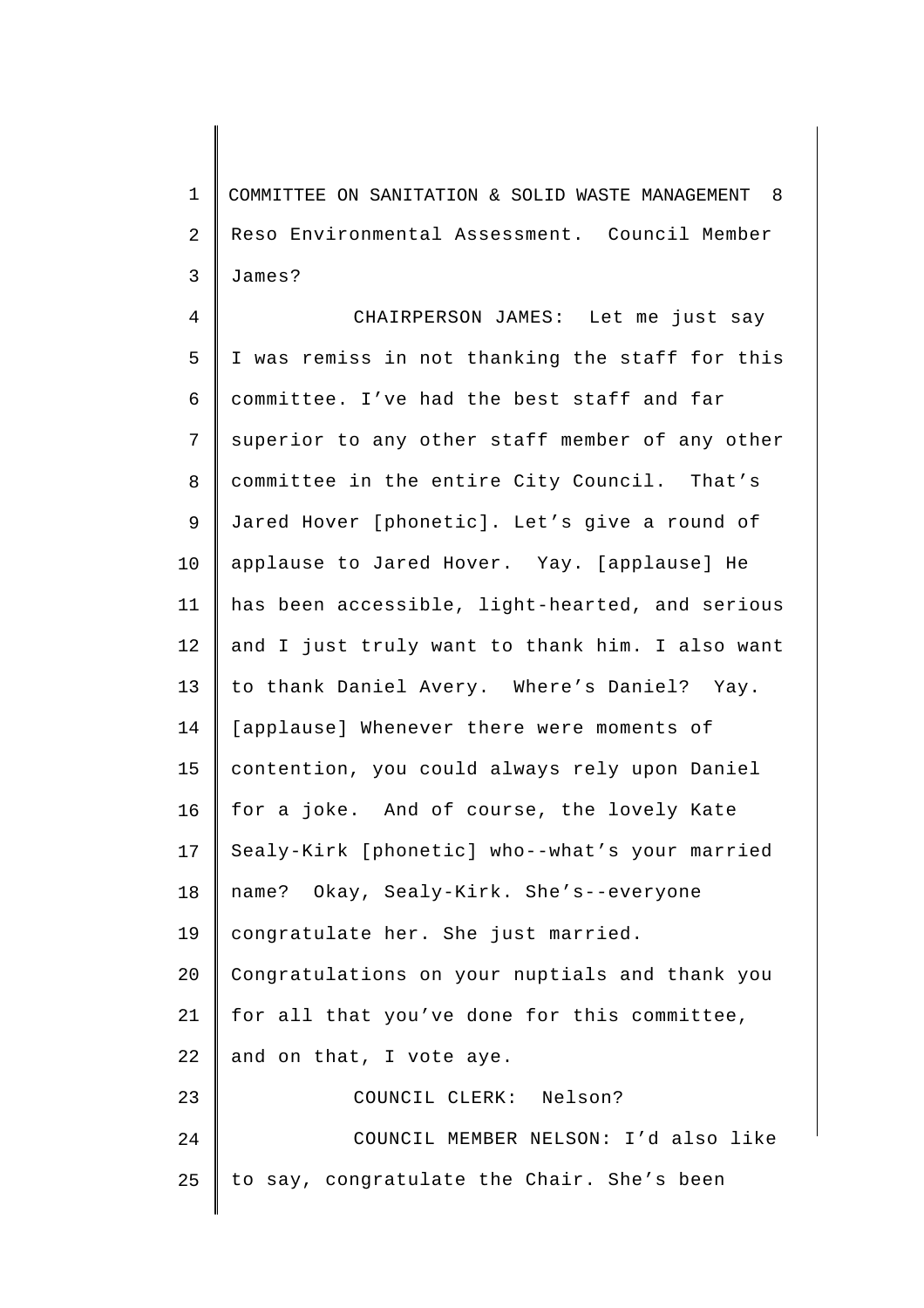| $\mathbf 1$ | COMMITTEE ON SANITATION & SOLID WASTE MANAGEMENT 9 |
|-------------|----------------------------------------------------|
| 2           | exemplary, and I've been proud to serve with       |
| 3           | her, and it's going to be tough finding            |
| 4           | somebody to replace you, but somehow, I guess      |
| 5           | the Council seems to have a--but it's not going    |
| 6           | to be easy at all. Having said that, I've gone     |
| 7           | back and forth on this over the months, and        |
| 8           | will all due respect, the small businesses,        |
| $\mathsf 9$ | which will be perhaps negatively impacted, I       |
| 10          | think overall, we're looking at a severe           |
| 11          | problem with Styrofoam cups. That's been said      |
| 12          | you drink the coffee for five minutes and the      |
| 13          | stuff is there for 500 years. So I think we        |
| 14          | have to stop it. We should have stopped it         |
| 15          | before. I vote aye.                                |
| 16          | COUNCIL CLERK: Jackson?                            |
| 17          | COUNCIL MEMBER JACKSON: I want to                  |
| 18          | thank all of the staff for doing a great job on    |
| 19          | behalf of the people of the City of New York,      |
| 20          | and I vote aye.                                    |
| 21          | COUNCIL CLERK: By a vote of three in               |
| 22          | the affirmative, zero negative and no              |
| 23          | abstentions, all items have been adopted.          |
| 24          | Members, please sign the committee reports.        |
| 25          |                                                    |
|             |                                                    |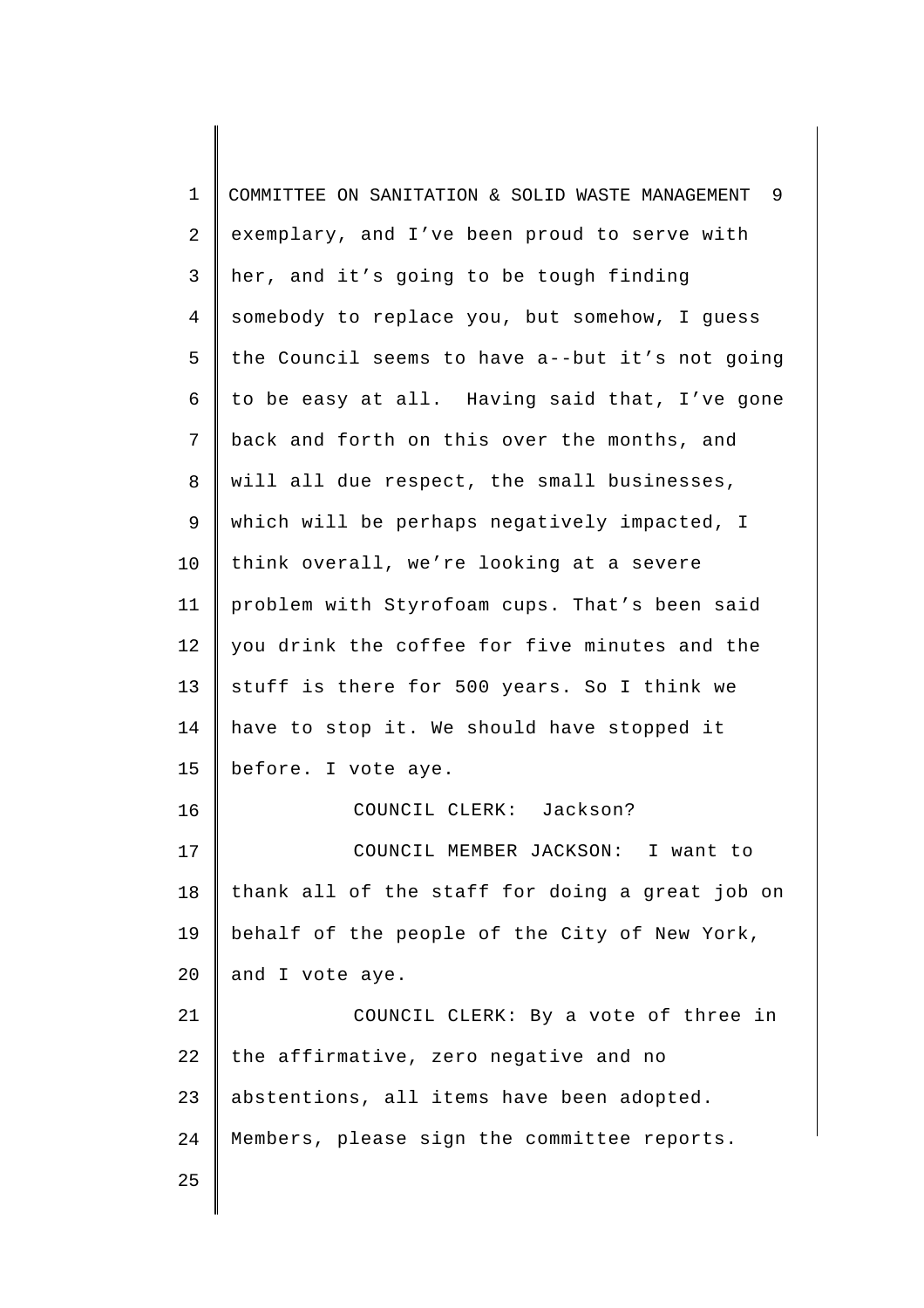| $\mathbf{1}$   | 10<br>COMMITTEE ON SANITATION & SOLID WASTE MANAGEMENT         |
|----------------|----------------------------------------------------------------|
| $\sqrt{2}$     | CHAIRPERSON JAMES: So I hope that                              |
| $\mathsf{3}$   | we can keep the rolls open, keep the rolls open                |
| $\overline{4}$ | and I thank all of you. [gavel] Letitia James.                 |
| 5              | COUNCIL MEMBER NELSON: Signing out.                            |
| $\epsilon$     | COUNCIL CLERK: Council Member                                  |
| 7              | Arroyo?                                                        |
| 8              | COUNCIL MEMBER ARROYO: Aye.                                    |
| 9              | COUNCIL CLERK: Final vote on                                   |
| 10             | Committee on Sanitation and Solid Waste                        |
| 11             | Management four in the affirmative, zero in the                |
| 12             | negative, no abstentions.                                      |
| 13             | COUNCIL MEMBER ARROYO: Sanitation                              |
| 14             | Committee, Thursday, December, what, 19 <sup>th</sup> ?<br>Now |
| 15             | adjourned.                                                     |
| 16             | [gavel]                                                        |
| 17             |                                                                |
| 18             |                                                                |
| 19             |                                                                |
| 20             |                                                                |
| 21             |                                                                |
| 22             |                                                                |
| 23             |                                                                |
| 24             |                                                                |
| 25             |                                                                |
|                |                                                                |